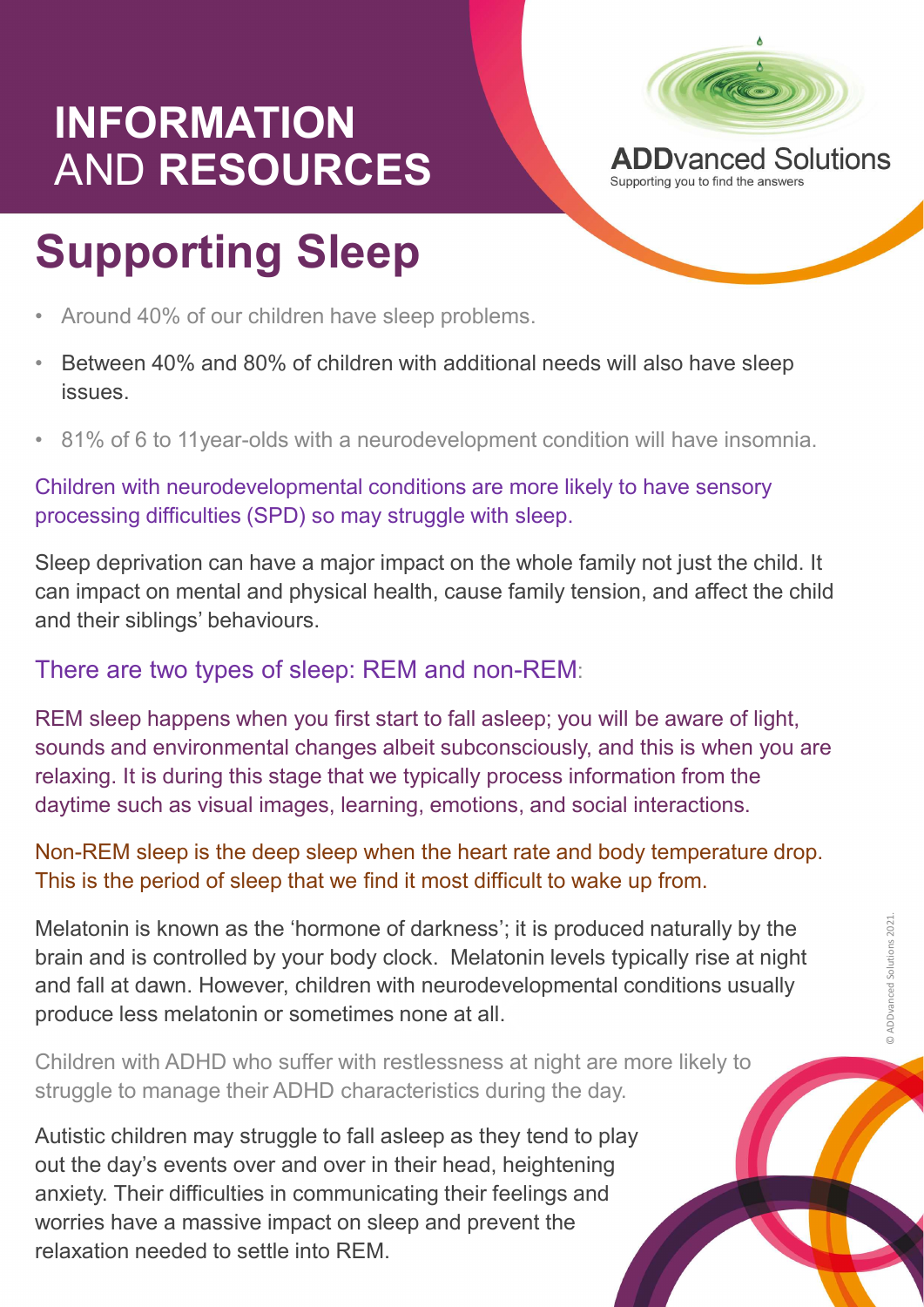# **Supporting Sleep ADD ADD Vanced Solutions**



#### Sleep Hygiene

Sleep Hygiene is the term given to a variety of different practices that are necessary to have normal, quality night-time sleep and full daytime alertness.

It is important to have a regular sleep pattern even at weekends. You need to consider routine, screentime, food, hunger, thirst, exercise and environmental factors. The first steps are:

#### 1: Setting the mood

During this hour you need to be aware of your child's sensory needs and adjust their environment according to their requirements to reduce anxiety and help them to regulate themselves and be in a calm state.

Your bedtime routine should take no more than one hour. Ideally there should be no screen time within this hour (however the Impact of sensory processing difficulties should be considered, and adjustments may be needed especially if this is how your child relaxes) It is important to have a regular sleep pattern even at weekends. You need to<br>consider routline, screentime, food, hunger, thirst, exercise and environmental<br>factors. The first steps are:<br>1: Setting the mood<br>During this ho 1: Setting the mood<br>2: Setting the mood<br>2: Setting the mood<br>their environment according to their requirements to reduce anxiety and help<br>them to regulate themselves and be in a calm state.<br>Your bedtime routine should take

2: Choose a calming activity which incorporates fine motor skills such as activities to be used at this time.

or thirsty but be mindful of what you give them. Avoid anything containing sugar and/or caffeine.

Final dark of sensory processing<br>
wever the Impact of sensory processing<br>
dadjustments may be needed especially if<br>
incorporates fine motor skills such as<br>
box for the family and fill it with a choice of<br>
urre that your ch 4: **Bath-time** is important as this induces the natural production of melatonin. You<br>should not return downstairs after this stage. If your child has sensory needs and<br>you struggle with bath-time perhaps warm the pyjamas should not return downstairs after this stage. If your child has sensory needs and Your bedtime routine should take no more than one hour. Ideally there should be<br>no screen time within this hour (however the Impact of sensory processing<br>difficulties should be considered, and adjustments may be needed esp can provide a similar calming effect.

5: Limited time for a short story. Hugs kisses and sleep.

Use phrases such as "sleep time" consistently; do not engage in prolonged conversations during this period as your child may become confused.

### www.addvancedsolutions.co.uk

Liverpool / Halton / Knowsley / Sefton / Wirral: 0151 486 1788 St Helens: 01744 582172 Warrington: 01925 320863 Email: info@addvancedsolutions.co.uk